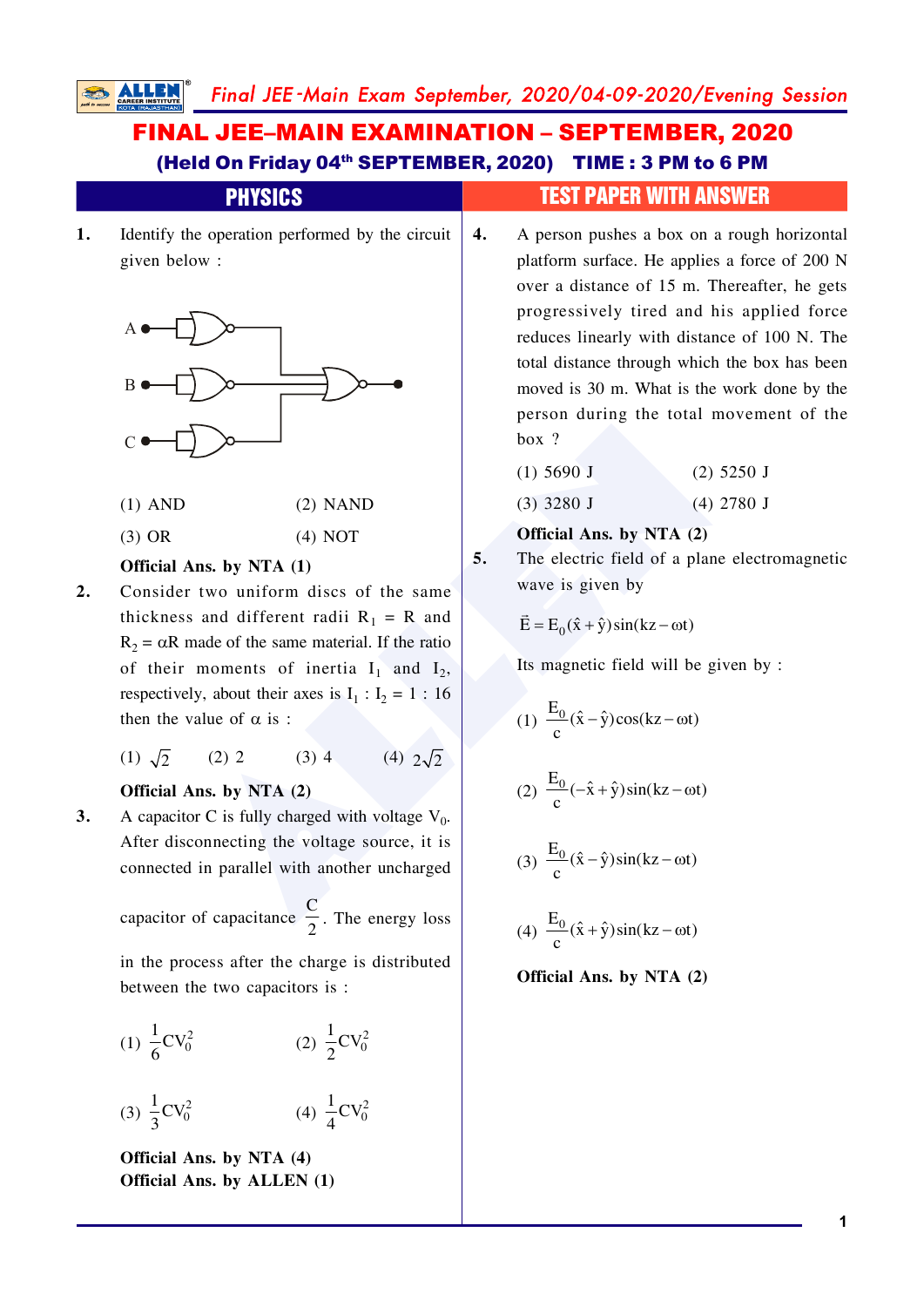# Final JEE-Main Exam September, 2020/04-09-2020/Evening Session

Find the bindng energy per nucleon for  $\frac{120}{50}$  Sn. 6.

Mass of proton  $m_P = 1.00783$  U, mass of neutron  $m_n = 1.00867$  U and mass of tin nucleus  $m_{Sn} = 119.902199$  U. (take  $1U = 931 \text{ MeV}$ 

 $(1)$  8.5 MeV  $(2)$  7.5 MeV

 $(3) 8.0 MeV$  $(4)$  9.0 MeV

#### Official Ans. by NTA (1)

7. A small ball of mass is thrown upward with velocity u from the ground. The ball experiences a resistive force mkv<sup>2</sup> where v is its speed. The maximum height attained by the ball is :



Official Ans. by NTA (2)

 $80 \text{ cm}$ 

For a uniform rectangular sheet shown in the figure, the ratio of moments of inertia about the axes perpendicular to the sheet and passing through O (the centre of mass) and  $O'$  (corner point) is :

$$
(1) 1/2 \qquad (2) 2/3 \qquad (3) 1/8 \qquad (4) 1/4
$$

Official Ans. by NTA (4)

 $9<sub>1</sub>$ Match the thermodynamic processes taking place in a system with the correct conditions. In the table :  $\Delta Q$  is the heat supplied,  $\Delta W$  is the work done and  $\Delta U$  is change in internal energy of the system:

| <b>Process</b>  | <b>Condition</b>                                                 |
|-----------------|------------------------------------------------------------------|
| (I) Adiabatic   | $(A) \Delta W = 0$                                               |
| (II) Isothermal | $(B) \Delta Q = 0$                                               |
| (III) Isochoric | $(C) \Delta U \neq 0$ , $\Delta W \neq 0$ ,<br>$\Delta Q \neq 0$ |
|                 |                                                                  |

- (IV) Isobaric (D)  $\Delta U = 0$
- $(1)$  I-B, II-D, III-A, IV-C
- (2) I-B, II-A, III-D, IV-C
- $(3)$  I-A, II-A, III-B, IV-C
- (4) I-A, II-B, III-D, IV-D
- Official Ans. by NTA (1)
- 10. A paramagnetic sample shows a net magnetisation of 6 A/m when it is placed in an external magnetic field of 0.4 T at a temperature of 4 K. When the sample is placed in an external magnetic field of 0.3 T at a temperature of 24 K, then the magnetisation will be :
	- $(1)$  4 A/m  $(2)$  0.75 A/m
	- $(3)$  2.25 A/m  $(4) 1 A/m$

#### Official Ans. by NTA (2)

11. A series L-R circuit is connected to a battery of emf V. If the circuit is switched on at  $t = 0$ , then the time at which the energy stored in the

inductor reaches  $\left(\frac{1}{n}\right)$  times of its maximum

value, is :

(1) 
$$
\frac{L}{R} \ln \left( \frac{\sqrt{n-1}}{\sqrt{n}} \right)
$$
  
\n(2)  $\frac{L}{R} \ln \left( \frac{\sqrt{n}}{\sqrt{n+1}} \right)$   
\n(3)  $\frac{L}{R} \ln \left( \frac{\sqrt{n}}{\sqrt{n-1}} \right)$   
\n(4)  $\frac{L}{R} \ln \left( \frac{\sqrt{n+1}}{\sqrt{n-1}} \right)$ 

Official Ans. by NTA (3)

8.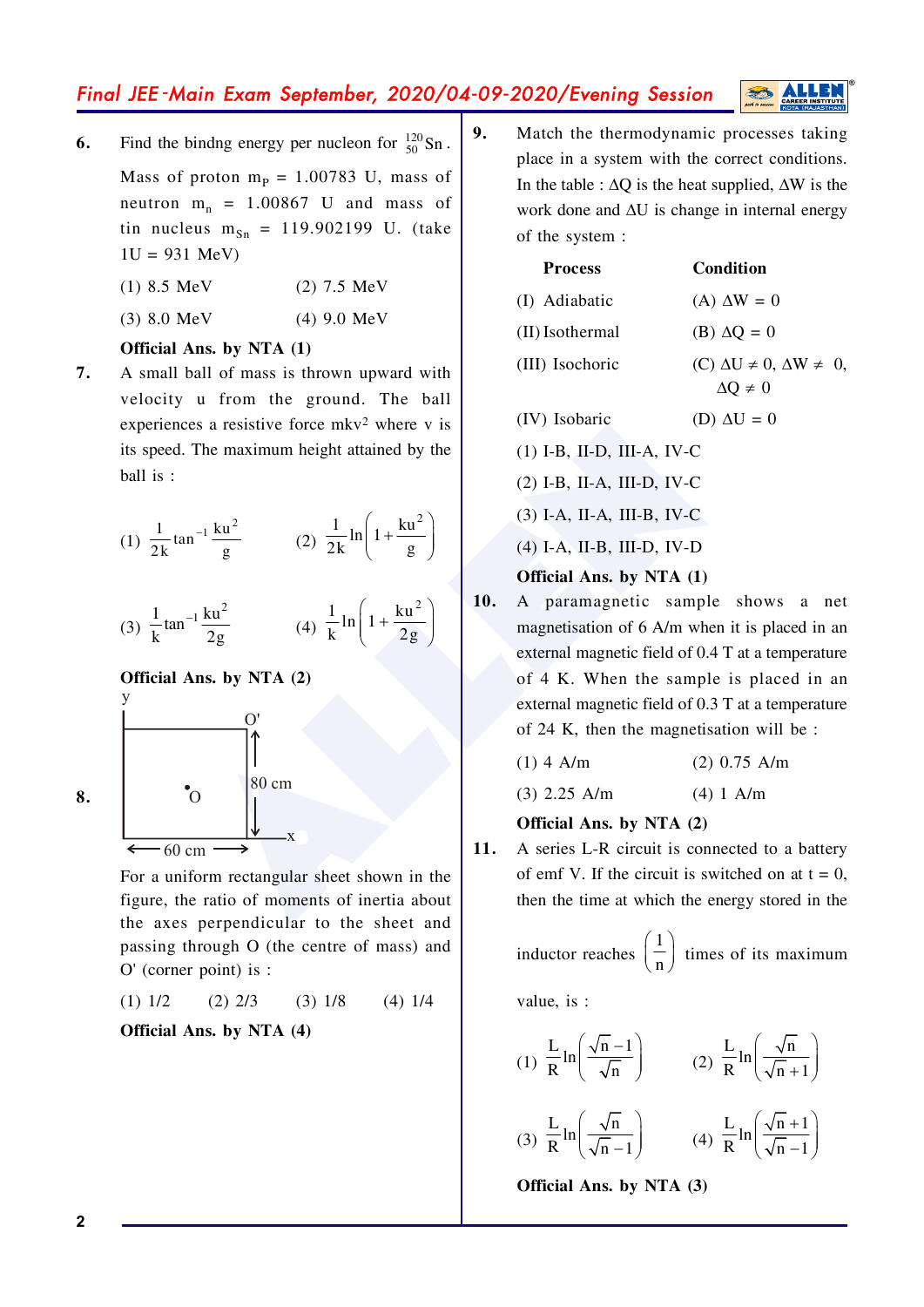# Final JEE-Main Exam September, 2020/04-09-2020/Evening Session

- The driver of a bus approaching a big wall  $12.$ notices that the frequency of his bus's horn changes from 420 Hz to 490 Hz, when he hears it after it gets reflected from the wall. Find the speed of the bus if speed of the sound is 330 ms<sup>-1</sup>.
	- $(1)$  91 kmh<sup>-1</sup>  $(2)$  71 kmh<sup>-1</sup>
	- $(3)$  81 kmh<sup>-1</sup>  $(4)$  61 kmh<sup>-1</sup>

## Official Ans. by NTA (1)

13. Two identical cylindrical vessels are kept on the ground and each contain the same liquid of density d. The area of the base of both vessels is S but the height of liquid in one vessel is  $x_1$ and in the other,  $x_2$ . When both cylinders are connected through a pipe of negligible volume very close to the bottom, the liquid flows from one vessel to the other until it comes to equilibrium at a new height. The change in energy of the system in the process is :

(1) gdS 
$$
(x_2 + x_1)^2
$$
 (2)  $\frac{3}{4}gdS(x_2 - x_1)^2$ 

(3)  $\frac{1}{4}$  gdS(x<sub>2</sub> - x<sub>1</sub>)<sup>2</sup> (4) gdS(x<sub>2</sub><sup>2</sup> + x<sub>1</sub><sup>2</sup>)

#### Official Ans. by NTA (3)

 $14.$ A circular coil has moment of inertia 0.8 kg  $m<sup>2</sup>$ around any diameter and is carrying current to produce a magnetic moment of 20 Am<sup>2</sup>. The coil is kept initially in a vertical position and it can rotate freely around a horizontal diameter. When a uniform magnetic field of 4T is applied along the vertical, it starts rotating around its horizontal diameter. The angular speed the coil acquires after rotating by  $60^{\circ}$  will  $he:$ 

> (2) 20  $\pi$  rad s<sup>-1</sup>  $(1)$  10 rad s<sup>-1</sup>

(3) 10  $\pi$  rad s<sup>-1</sup>  $(4)$  20 rad s<sup>-1</sup>

Official Ans. by NTA (1) Official Ans. by ALLEN (BONUS)  $15.$ A particle of charge q and mass m is subjected to an electric field  $E = E_0 (1 - ax^2)$  in the x-direction, where a and  $E_0$  are constants. Initially the particle was at rest at  $x = 0$ . Other than the initial position the kinetic energy of the particle becomes zero when the distance of the particle from the origin is:

(1) 
$$
\sqrt{\frac{2}{a}}
$$
 (2)  $\sqrt{\frac{1}{a}}$  (3) a (4)  $\sqrt{\frac{3}{a}}$ 

#### Official Ans. by NTA (4)

16. A cube of metal is subjected to a hydrostatic pressure of 4 GPa. The percentage change in the length of the side of the cube is close to:

(Given bulk modulus of metal,  $B = 8 \times 10^{10}$  Pa)

$$
(1) 0.6 \t(2) 1.67 \t(3) 5 \t(4) 20
$$

## Official Ans. by NTA (2)

17. The value of current  $i_1$  flowing from A to C in the circuit diagram is:



 $(1)$  5A  $(2)$  2A  $(3)$  4A  $(4) 1A$ 

### Official Ans. by NTA (4)

18. A body is moving in a low circular orbit about a planet of mass M and radius R. The radius of the orbit can be taken to be R itself. Then the ratio of the speed of this body in the orbit to the escape velocity from the planet is :

(1) 1 (2) 2 (3) 
$$
\frac{1}{\sqrt{2}}
$$
 (4)  $\sqrt{2}$ 

Official Ans. by NTA (3)